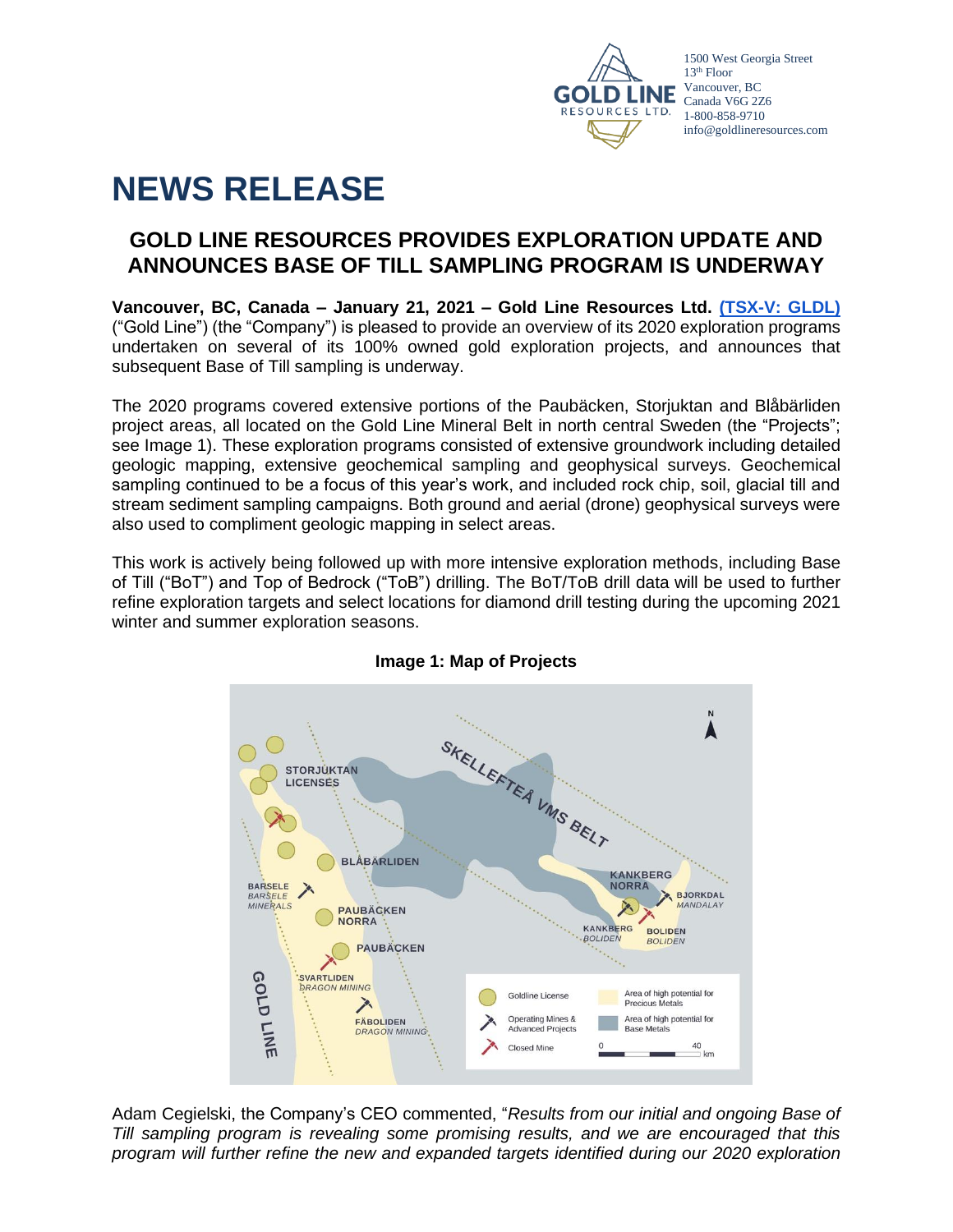*programs. The Base of Till exploration methodology our team is employing, has proven successful in areas with glacial till cover, and has led to great successes in the region, including those witnessed by Rupert Resources at their Pahtavaara Project. We are the largest holder of mineral rights in the Gold Line Belt, and with over \$6,000,000.00 dedicated to a multi-asset drill program, we are excited about the potential of the Company's prospects.*"

# **Overview of the Gold Line**

The Gold Line of north central Sweden was the subject of intensive exploration by the Swedish government in the 1980s that led to the discovery of a series of gold deposits and occurrences along a roughly 200 kilometer long north-south trend west of Skellefteå. This belt became known as the "Gold Line", where several mines have since been developed. As well, there are ongoing exploration programs at the nearby Barsele project (operated as a joint venture between Agnico Eagle Mines Ltd. and Barsele Minerals Corp.), and the Fäboliden development project (Dragon Mining Ltd.).<sup>1</sup> Gold Line Resources controls a large portfolio of exploration licenses along the northern and southern extensions of the Gold Line, making it the largest holder of mineral rights in the area.

A considerable amount of historic work has been conducted in past decades, yet much of the Gold Line Belt remains underexplored, and many of the historic gold occurrences within the Company's Projects have only seen limited drill testing, if any. This presents a unique opportunity to revisit these historic exploration areas with modern methods and approaches. This is the core strategy of the Company; apply a blend of new and well-established exploration techniques to further advance the historic gold occurrences that lie within the Projects and to make additional novel discoveries along the belt.

# **Exploration Methodology:**

Exploration work on the projects was conducted using systematic approaches with newly developed geochemical sampling techniques as well as well-established methods for exploration in glaciated terrains. The first step after the compilation of historic data was to cover the entirety of the project areas with stream sediment surveys (using bulk leach extractable gold, or "BLEG" methods).<sup>2</sup> This work was completed in 2019-2020 and highlighted a variety of new targets for exploration. Additionally, historically known occurrences were clearly identifiable in the BLEG results, providing "proof of concept" and reinforcement of the utility of the method.

Areas with strong BLEG gold anomalies were then further assessed with surface soil and till sampling programs using combinations of conventional geochemical analyses and newly developed Ionic Leach ("IL") technologies. Control lines have been run across several historic drill defined zones of gold mineralization and served to confirm the utility of these methods in the geological environment of the Gold Line.

Over the past two summers 3,153 soil and till samples were collected and analyzed, which served to further refine exploration targets.<sup>3</sup> Ground based and drone supported geophysical surveys

<sup>&</sup>lt;sup>1</sup> References to regional mines and development and exploration projects provide context for Gold Line's properties, which occurs in similar geologic settings. However, this is not necessarily indicative that Gold Line's properties will host mineralization with similar tenor, tonnages or grades.

 $2$  The geochemical sampling was performed and reported by EMX Royalty Corp in 2019-2020. Samples were prepped in Malå, Sweden before they were sent for analysis at ALS Ireland. Accredited control samples (blanks and standards) were inserted into the sample intervals regularly. BLEG samples were analysed using super trace analytical methodology Au-CN44A.

<sup>3</sup> The geochemical sampling was performed and reported by EMX Royalty Corp in 2019-2020. Samples were prepped in Malå, Sweden before they were sent for analysis at ALS Ireland. Accredited control samples (blanks and standards) were inserted into the sample intervals regularly. Ionic Leach samples were analysed using static sodium cyanide leach technique ME-MS23. Traditional soil samples were collected at the "C" soil horizon, sieved using 64 micron and analysed using AuME-ST44.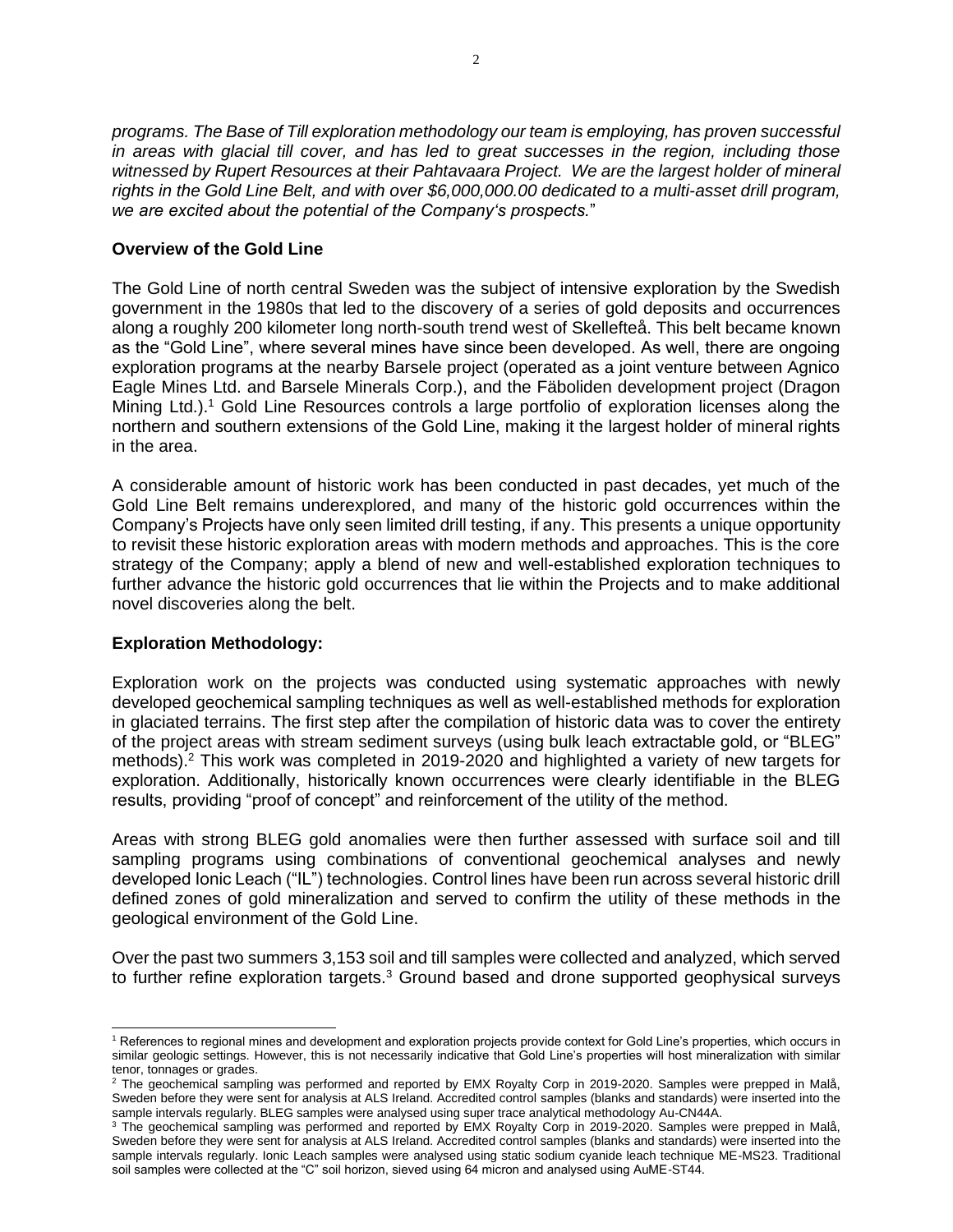were run in selected areas, along with detailed geologic mapping. Prioritized targets are now being tested with BoT/ToB drilling to assist in defining diamond drill targets.<sup>4</sup>

The BoT/ToB approach has been utilized throughout Fennoscandia for many years and remains the most widely applied tool for making new discoveries. Preeminent examples include the recent discoveries of satellite gold deposits on Rupert Resources' (TSX.V: RUP) Pahtavaara gold property in Finland, and AngloAmerican plc's Sakatti nickel-copper discovery, also in Finland.

BoT/ToB sampling will also be supplemented by less expensive and more rapid snowmobile mounted power augers and percussion drilling devices. These methods will allow for even broader sampling coverage in areas of till and overburden cover.

#### **Paubäcken Gold Project:**

Over the past two field seasons, 1,443 ionic leach samples and 66 conventional "C-horizon" soil samples were collected at Paubäcken along with drone magnetometer surveys. These data served to highlight multiple gold anomalies and delineate previously unrecognized structural trends (see Image 2). BoT/ToB drilling is now underway, focusing on two target areas where soil sampling and mapping have indicated the presence of a mineralized structure projecting beneath the overburden cover. Favorable styles of veining and alteration were seen in the initial BoT/ToB sample lines and early assay results are highly encouraging.



## **Image 2: Paubäcken Gold Project**

<sup>4</sup> BoT/ToB samples were sampled with track-mounted drill rig and collected at the till-bedrock interface. Till samples were dried and sieved to 180 micron at the ALS Malå prep lab and sent to ALS Ireland for analysis with super trace gold in soils and sediment technique AuME-ST43. Bedrock samples were logged and prepped at ALS Malå where they were crushed to 70% less than 2mm, riffle split off 250g, pulverized split to better than 85% passing 75 microns. Next the samples were assayed at ALS Ireland with complete characterization package CCP-PKG01 with an additional fire assay for precious metals characterization PGM-ICP23.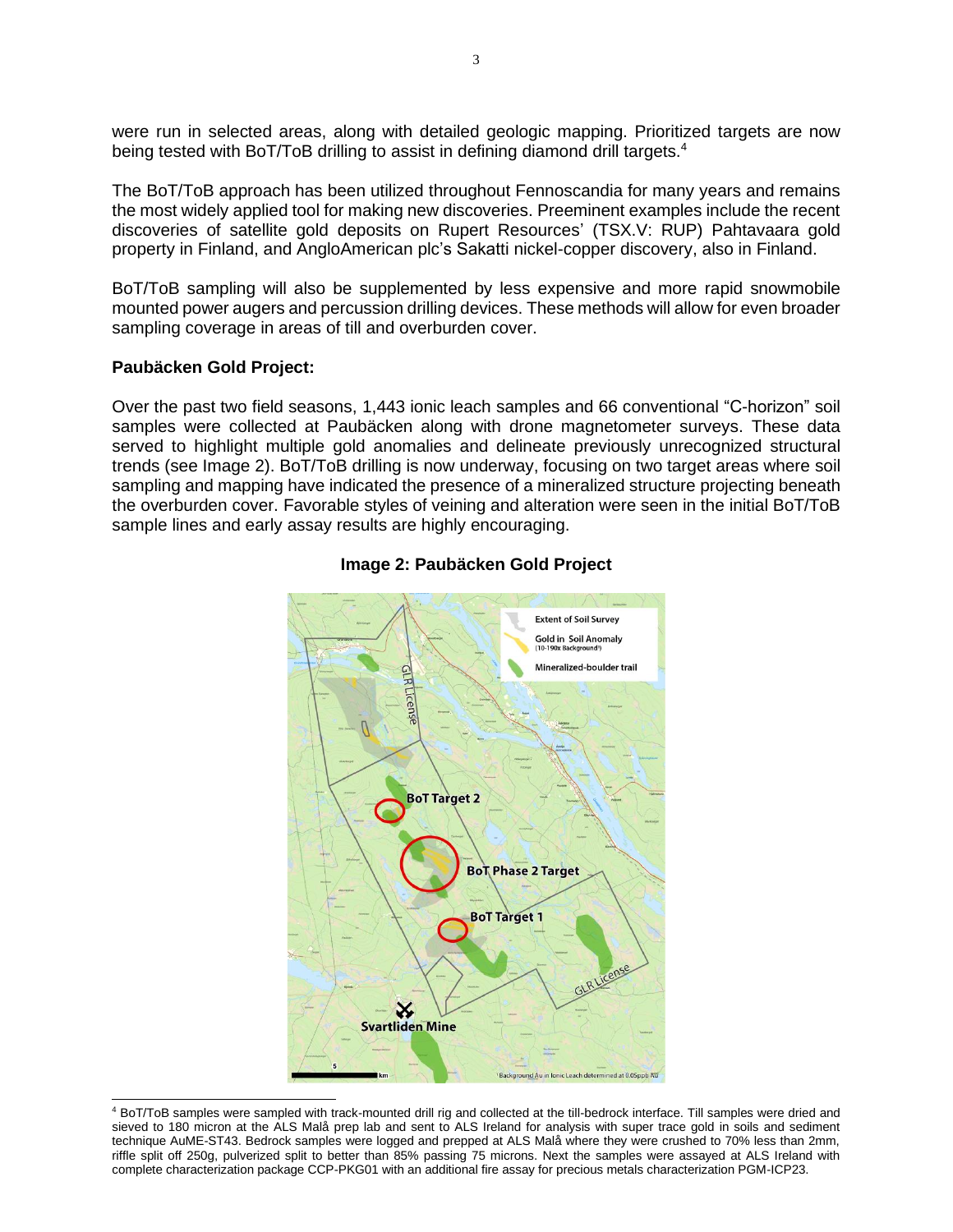#### **Storjuktan Gold Project:**

At Storjuktan a total of 912 ionic leach samples and 37 conventional "C-horizon" soil samples have been collected, along with drone magnetometer surveys. These data served to identify 3 strong gold anomalies along key structural corridors (see Image 3). These anomalies are located in the vicinities of historical drill defined zones of gold mineralization, but several represent fundamentally new targets.

The next phase of work will include BoT/ToB drilling and power auger sampling. Also slated for testing are areas with historical drill defined zones of gold mineralization that remain open at depth and along strike.



# **Image 3: Storjuktan Gold Project**

#### **Blåbärliden Gold Project:**

645 ionic leach samples and 50 conventional "C-horizon" soil samples have been collected at Blåbarliden over the past two summer field seasons. Sampling was focused around areas with historical drill defined zones of gold mineralization. The results are promising and show clear extensions of the historical zones of mineralization (see Image 4). Some of the strongest anomalism lies at the far southern end of the sampling lines, which has expanded the key target area.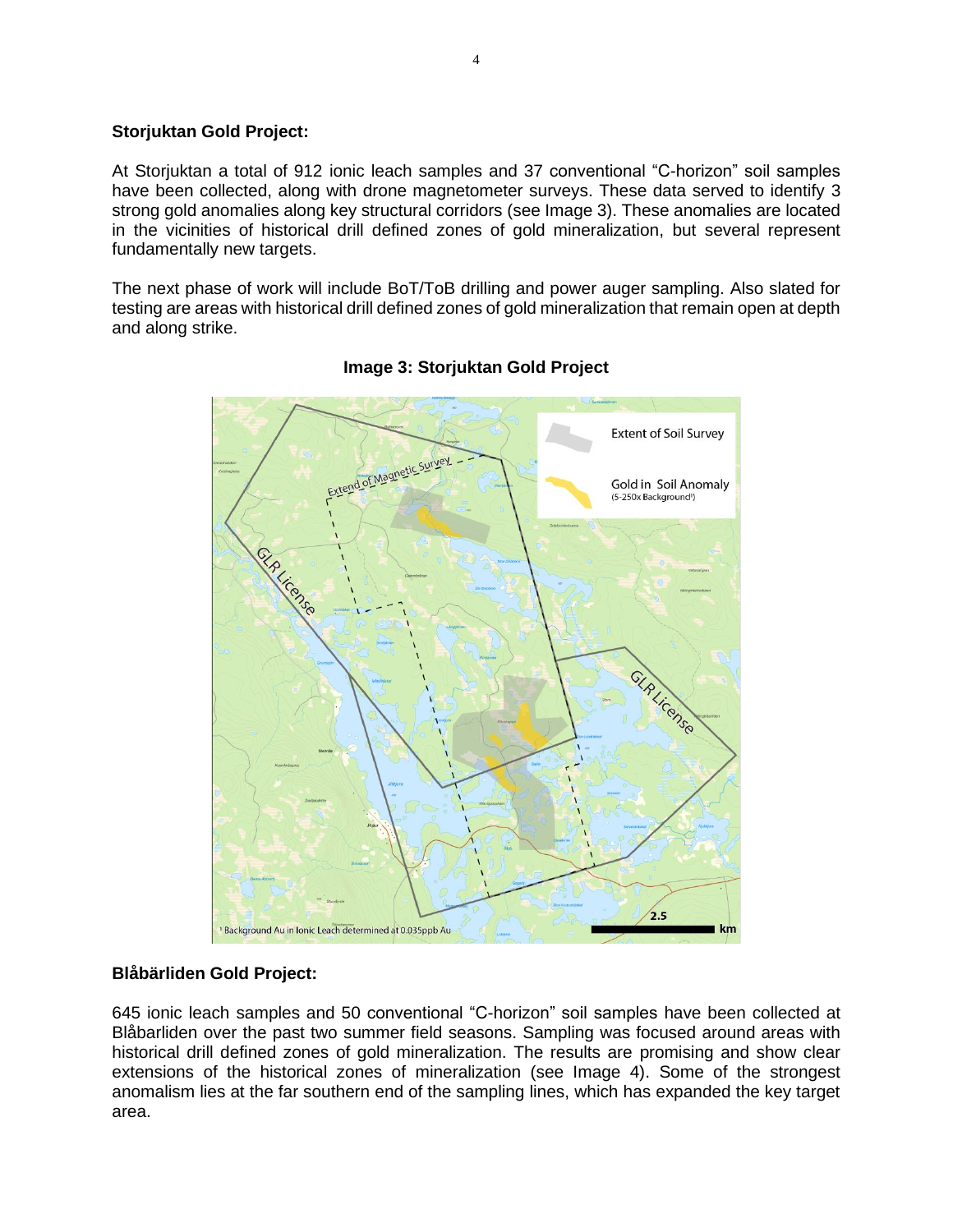BoT/ToB drilling commenced in November 2020 at Blåbärliden, with an initial series of 267 holes planned. This work will continue through the winter months of 2021. The BoT/ToB targets are focused along the northern and southern extensions of the historically defined zones of gold mineralization at Blåbärliden.



## **Image 4: Blåbärliden Gold Project**

The Company also announces that it has retained Independent Trading Group ("ITG") to provide market-making services in accordance with TSX Venture Exchange ("TSX-V") policies. ITG will trade shares of the Company on the TSX-V and all other applicable trading venues with the objective of maintaining a reasonable market and improving the liquidity of the Company's common shares.

Under the agreement ITG will receive a monthly fee of C\$5,000 plus applicable taxes. The initial term of the agreement will last three (3) months, and such term will be automatically renewed for subsequent one (1) month periods unless terminated earlier by either party upon 30 days' prior written notice. ITG will not receive any common shares or options as compensation. ITG does not currently own any securities of Gold Line Resources Ltd.; however, ITG and its clients may acquire a direct interest in the securities of the Company. Gold Line Resources Ltd. and ITG are unrelated and unaffiliated entities. ITG is a member of the Investment Industry Regulatory Organization of Canada.

#### **Qualified Person:**

The technical information in this news release has been prepared in accordance with the Canadian regulatory requirements set out in National Instrument 43-101 and reviewed and approved by Michael Dufresne, M.Sc., P.Geol., P.Geo., a Qualified Person.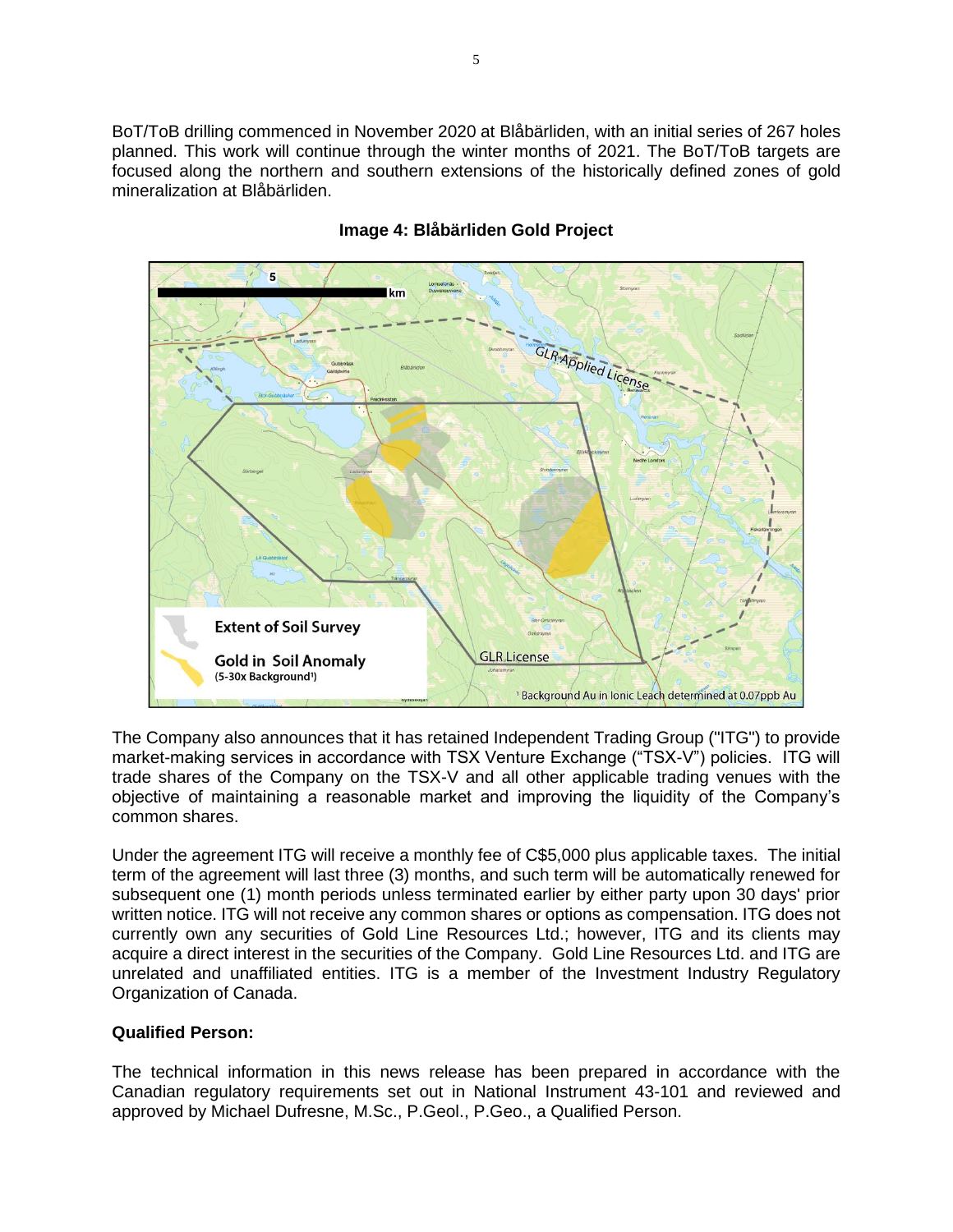

### **About Gold Line Resources Ltd.**

Gold Line Resources Corp. is a new gold exploration company with a prospective portfolio of highgrade gold exploration projects located on the Gold Line Mineral Belt of north central Sweden and one gold exploration project in the Skellefteå Mineral Belt of north central Sweden. Located on a 200km mineralized greenstone belt that is host to multiple high-grade gold deposits. High-grade gold occurrences across the properties were identified by state run programs in the 1970's and 1980's with little to no modern exploration. Historical drill intercepts including 11.4 g/t Au over 6.0m at the Blåbärliden property<sup>5</sup> and additional areas of high-grade gold mineralization sampled in boulders and outcrop of  $60+ q/t$  Au $^6$  at the Paubäcken Project.

The properties have excellent infrastructure and year-round access to all licenses. Some of Europe's lowest energy prices.

The Company's largest strategic shareholder, EMX Royalty Corp., is involved in executing the exploration programs and providing technical guidance. Management's goal is to grow shareholder value through the continued exploration of the large and highly prospective portfolio of projects in the Gold Line Mineral Belt and Skelleftea Belt in Sweden.

### **Gold Line Resources Ltd.**

"Adam Cegielski"

Adam Cegielski CEO & Director

For further information contact myself or the company:

Email: [investor@goldlineresources.com](mailto:investor@goldlineresources.com) Telephone: 1-800-858-9710

#### **NEITHER THE TSX VENTURE EXCHANGE NOR ITS REGULATION SERVICES PROVIDER ACCEPTS RESPONSIBILITY FOR THE ADEQUACY OR ACCURACY OF THE CONTENT OF THIS NEWS RELEASE**.

#### **Forward Looking Information**

This news release includes certain statements that constitute "forward-looking information" within the meaning of applicable securities law, including without limitation, statements that address the Property, obtaining a permit, comments regarding the timing and content of upcoming work programs, timing of future exploration and development, acquisition of other mineral properties, other statements relating to the financial and business prospects of the Company. Forward-looking statements address future events and conditions and are necessarily based upon a number of estimates and assumptions. These statements relate to analyses and other information that are based on forecasts of future results, estimates of amounts not yet determinable and assumptions of management. Any statements that express or involve discussions

<sup>&</sup>lt;sup>5</sup> The historical drill intercept was completed by Lappland Goldminers in 2007 and was reported and published by Geological Survey of Sweden (SGU). Gold Line Resources has not performed sufficient work to verify the published assay data, but believe these data to be reliable and relevant.

<sup>&</sup>lt;sup>6</sup> The historical rock chip samples were collected from boulders by Lappland Goldminers in 2005 and were reported by Geological Survey of Sweden. Gold Line Resources has not performed sufficient work to verify the published assay data, but believe these data to be reliable and relevant.